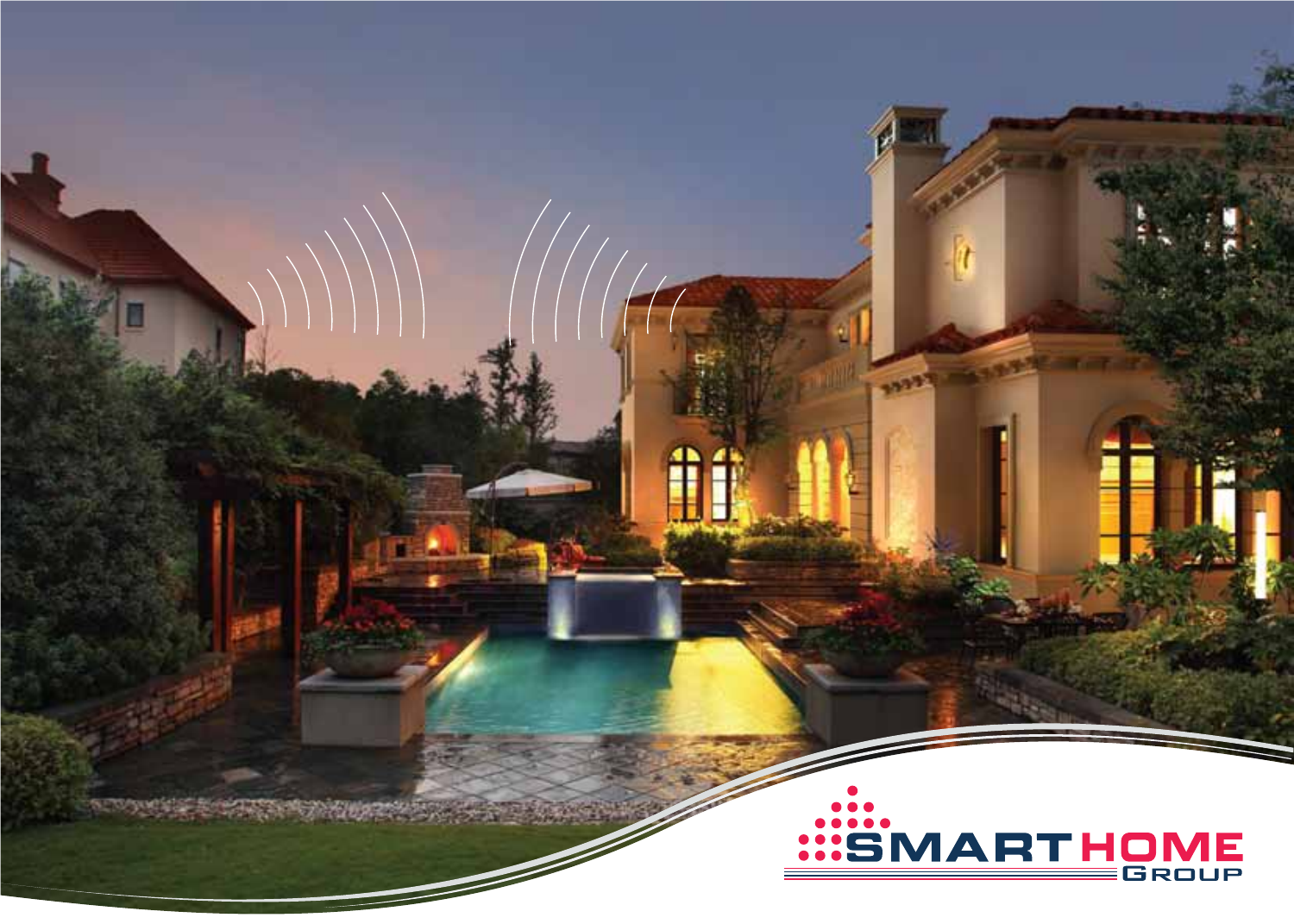

Simple Connect... Simple Life



As First Class Commercial is an authorized dealer of SMARTHOME Group in the UAE and LEBANON, we are always keen to follow and cover the latest technologies of Low Current Systems (Smart Solutions, CCTV, Intercom, PBX… etc), and are always trying to deliver these services to the maximum spots of customers we can, and let them live the SMART LIFE STYLE, Best Solutions and worldwide up to date technology.

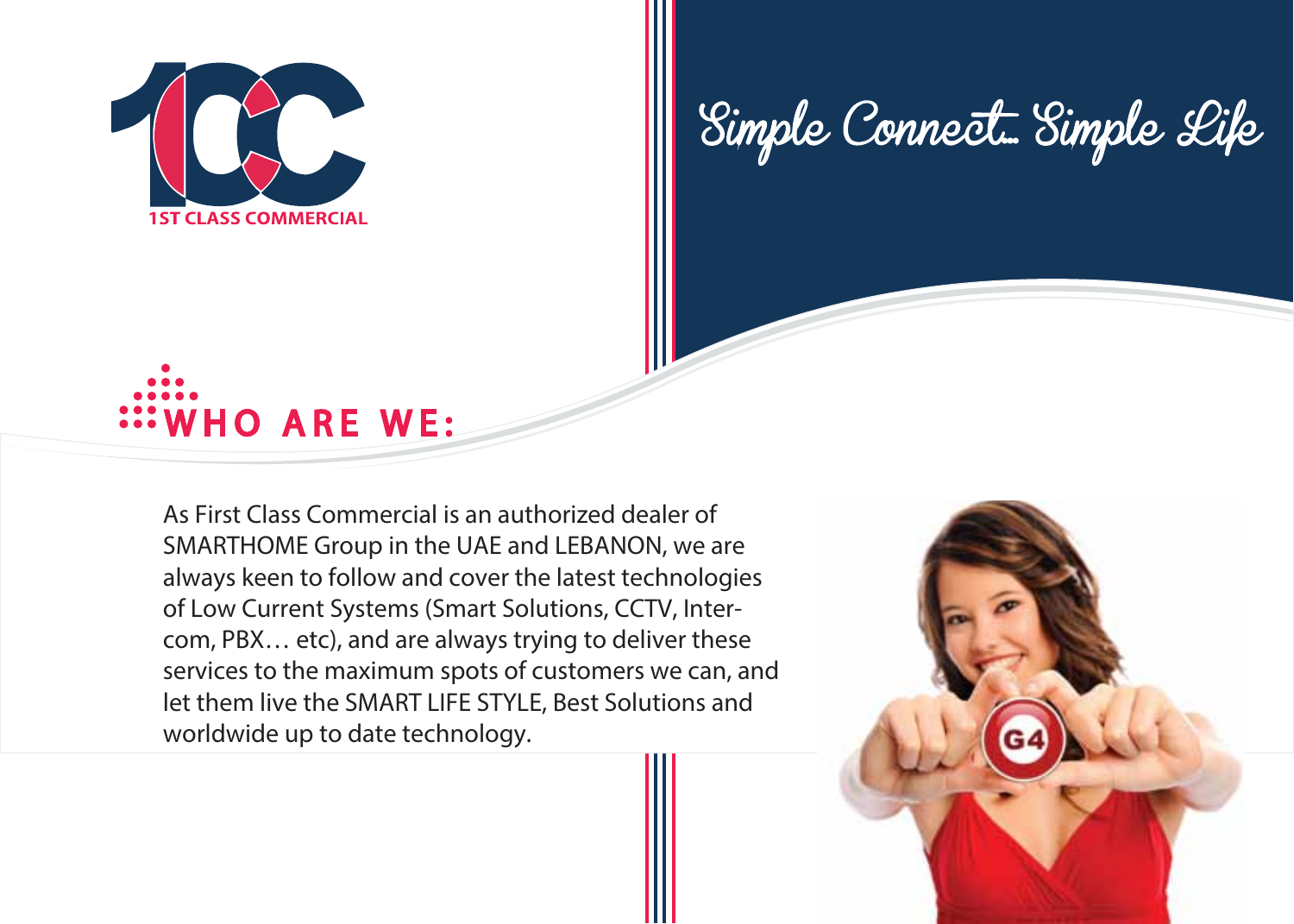



- Lighting and Dimming
- Sound System
- HVAC
- **Security**
- **Applications**
- Make your own Scenario!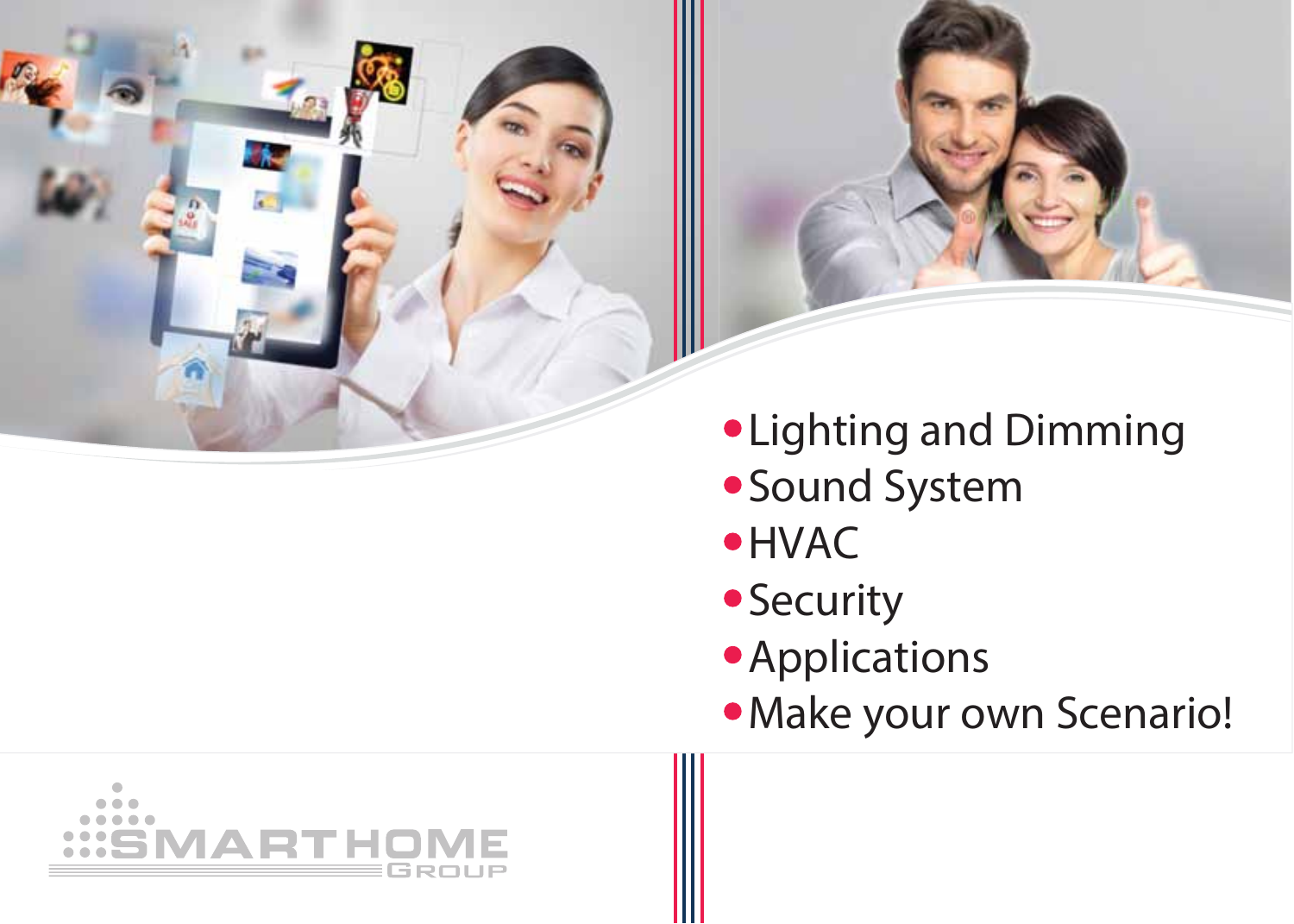#### $\mathbf{W}$  hat is the difference between an Automated **and a N o rm a l H om e?**

G4

Automated Homes are Simpler and More elegant. Yet, provide more flexibility in functionality. An exam ple: A single sm art wall panel switch replaces many normal switches and equipment like: dimmers, therm ostats, volum e controllers, water boilers, lights and fan speed..etc.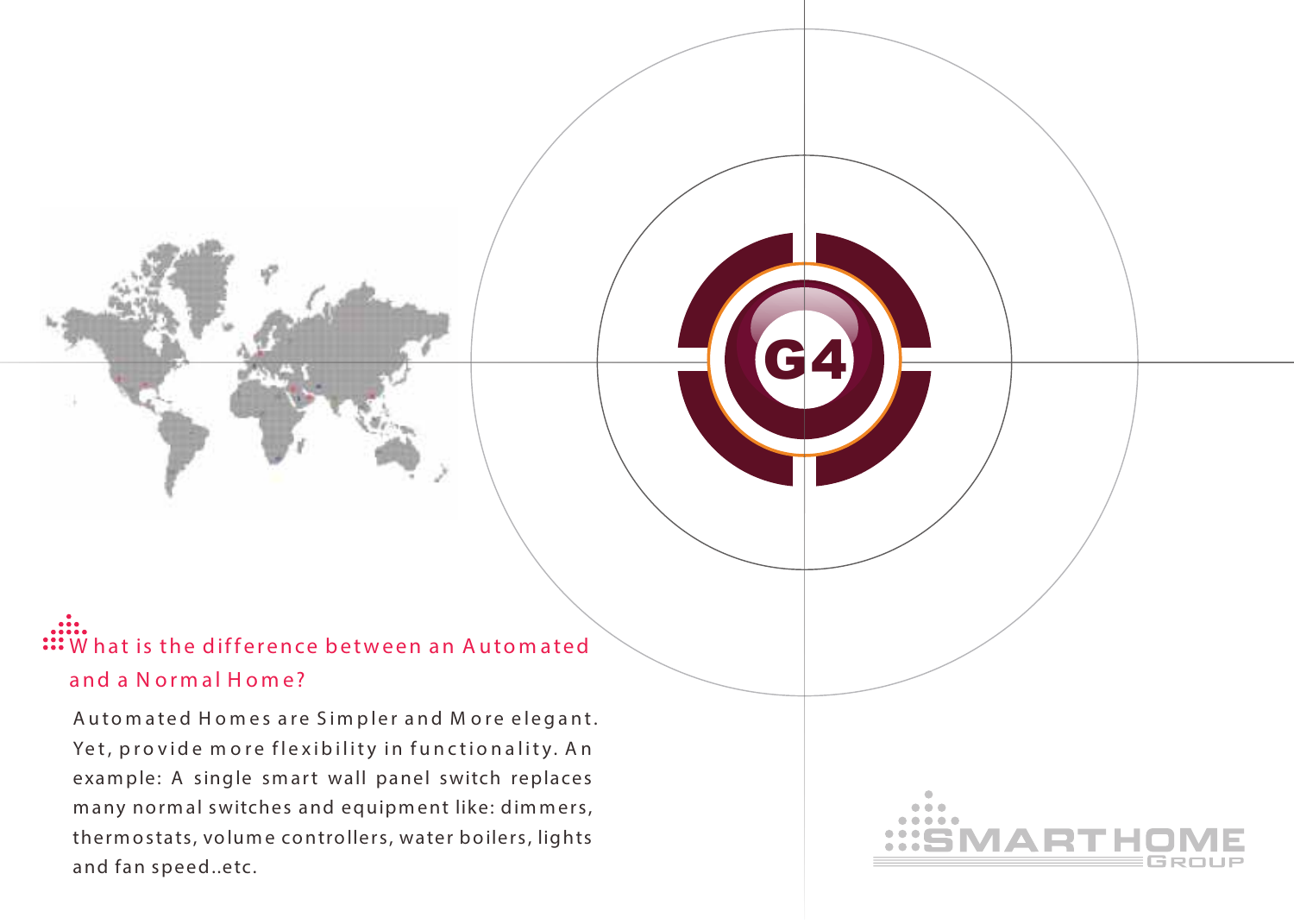

In a smart Home a simple touch on your smart Phone, or a prèssing a single button can autom atically activate or deactivate any or all of the following in a scene macro command: D im Lights to certain level in different Area, start the Air Conditioning, Open or close the shades, start M usic in the Hallways, start TV and DVD or the Set Top Box in the Living Room, Heat up the coffee Machine, Start Water Boilers, Activate and switch the Security Alarm to Night Mode and so on...

The O ther Difference is the ability of the SmartHome to conserve energy by decreasing wastage, securing the home, and maintaining air quality which makes it a better investment with monthly returns and a real value for the money.

# **W h a t is S m a r t- B U S G 4 ?**

S mart-BUS G 4 A uto mation is the fourth generation of S-BUS A uto matione ntertainment and control System solutions. This system is unique as it allows installers to wire flexibly, Install and program by hand easily. Smart-G4 is also Unique for Users, because of its simplicity and user friendly interface, Luxury finishes, and a ffo rdability.

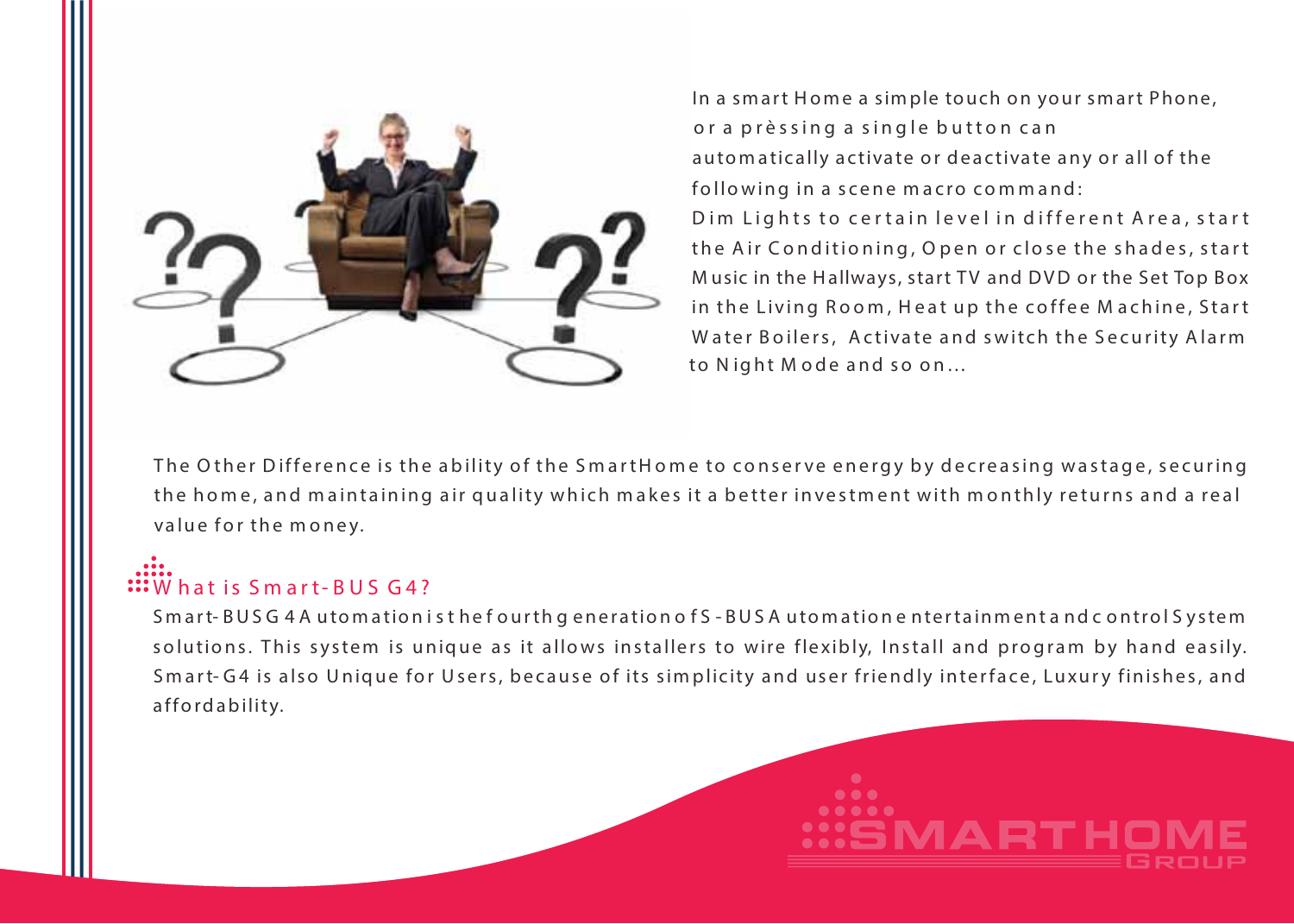#### "Is G4 Automation Expensive to Implement?

Smart- BUS G4 Automation is exceptionally Affordable and therefore the Bigger the Project and the more standard Systems needed (like: Lighting, Air conditioning, Security alarm, PA/BGM, Door Access, ++) the Cheaper the Smart G4 system shall become.

#### Does Smart-G4 Automation System Save Energy?

Yes, Smart-BUS Automation can save between 30% - 80% of wasted energy if a comprehensive System is designed and implemented accurately. This saving in wastage also enhances the effective usage time and decreases replacement and repair costs.



#### "Can Smart-BUS G4 be implemented in Old Homes?

Yes, Smart-BUS Automation is an extremely flexible and Modular system. It has been implemented in many finished, either old or already Built Homes. We understand the Complexity and how to reach solutions with Minimal wall and ceiling wiring repair needs. Old Home Owners can invest happily in G4 Automation and benefit a lot. (Our Consultants are ready to assist in the System Design and solution Implementation)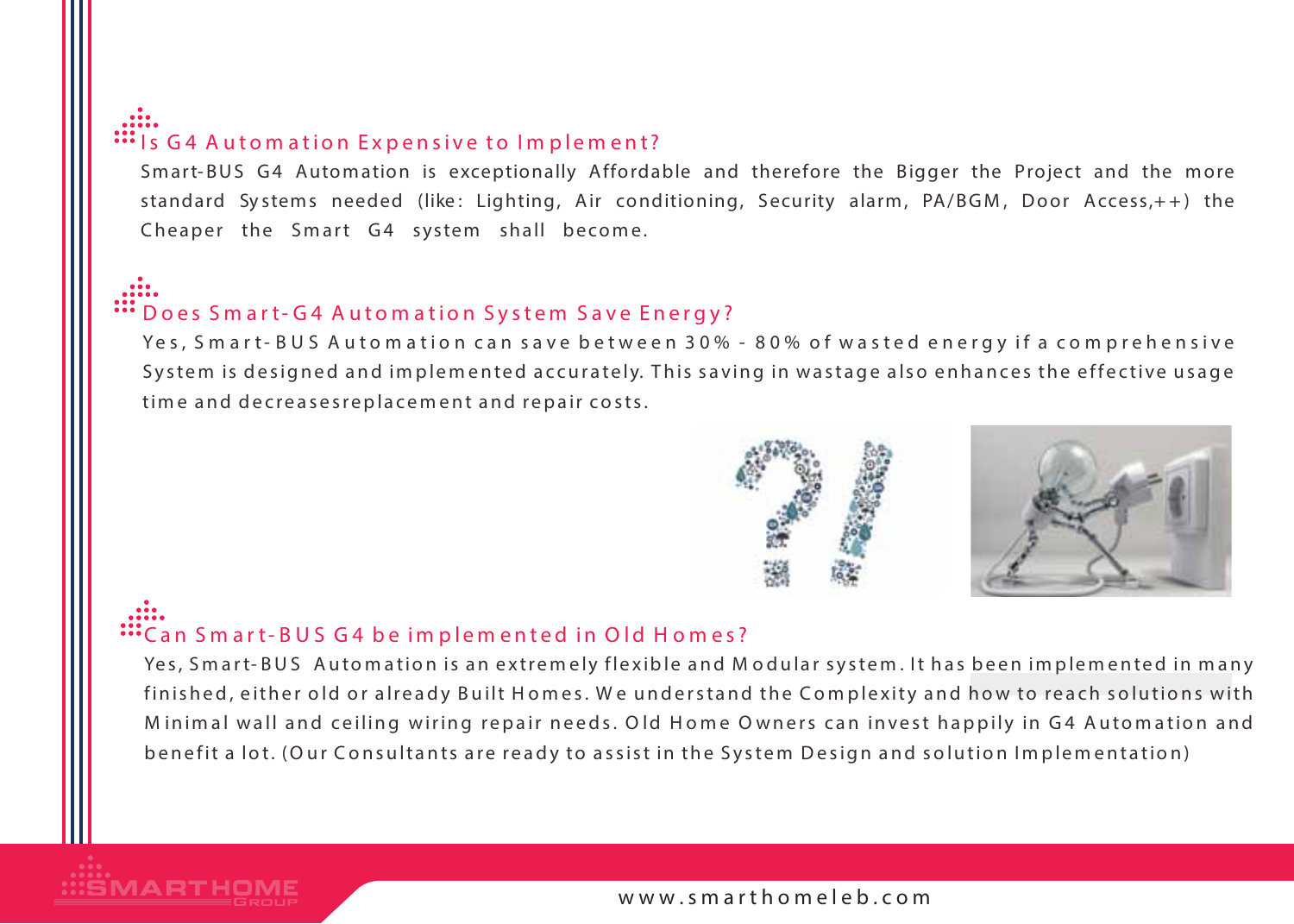# **Why Go G4?**

MARTHOME

Among the Many reasons to choose G4 by Smart-Industry Group are: "Available, Stable & Widely tested **Explored** "Elegant to extreme Luxury divider friendly "Expandable "Easy Wiring" Fast Programming and configuration "Continuous Research & Development "Excellent Support "Expanding Global Network"

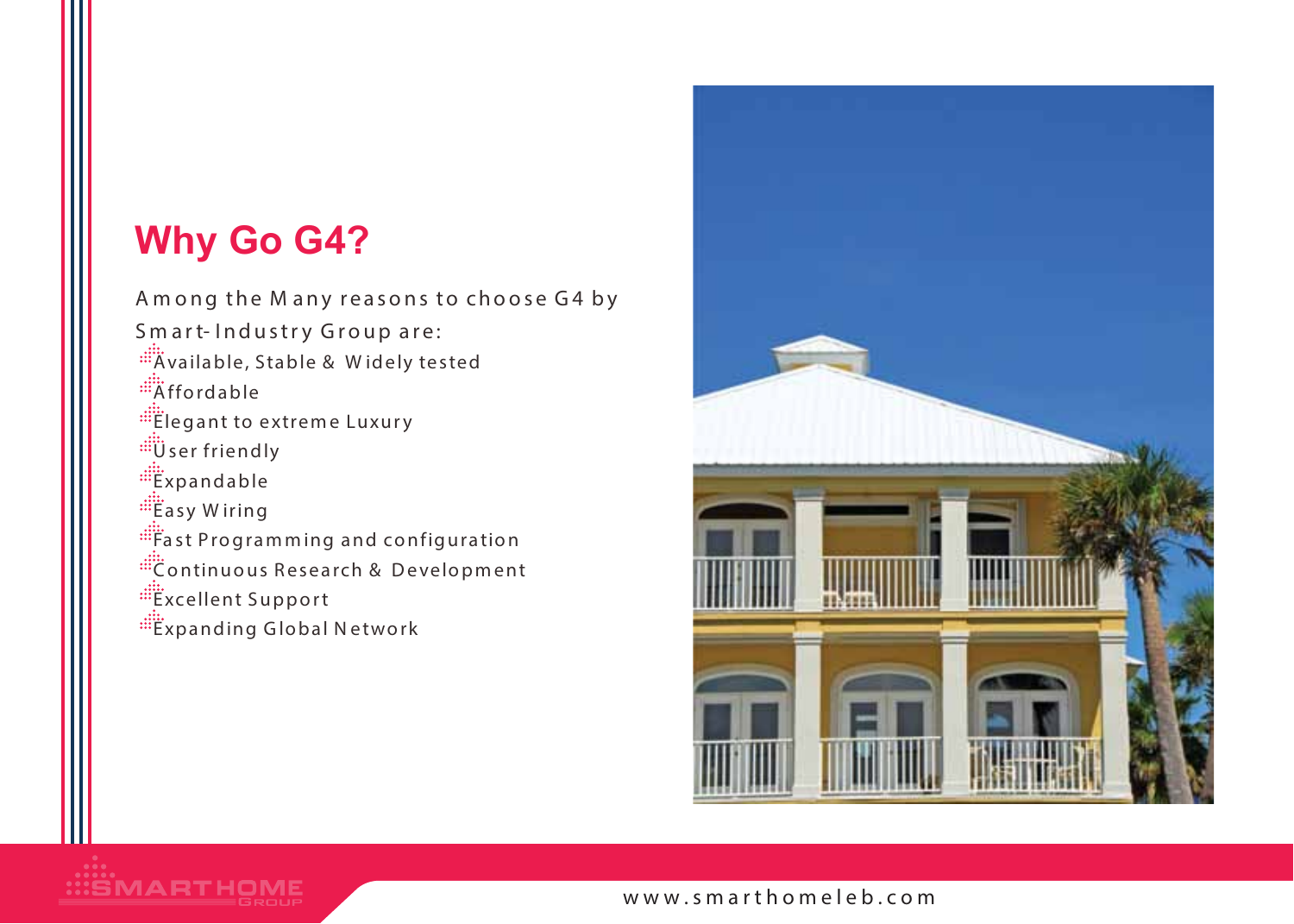# **G e n e r a l S y s t e m D i a g r a m**

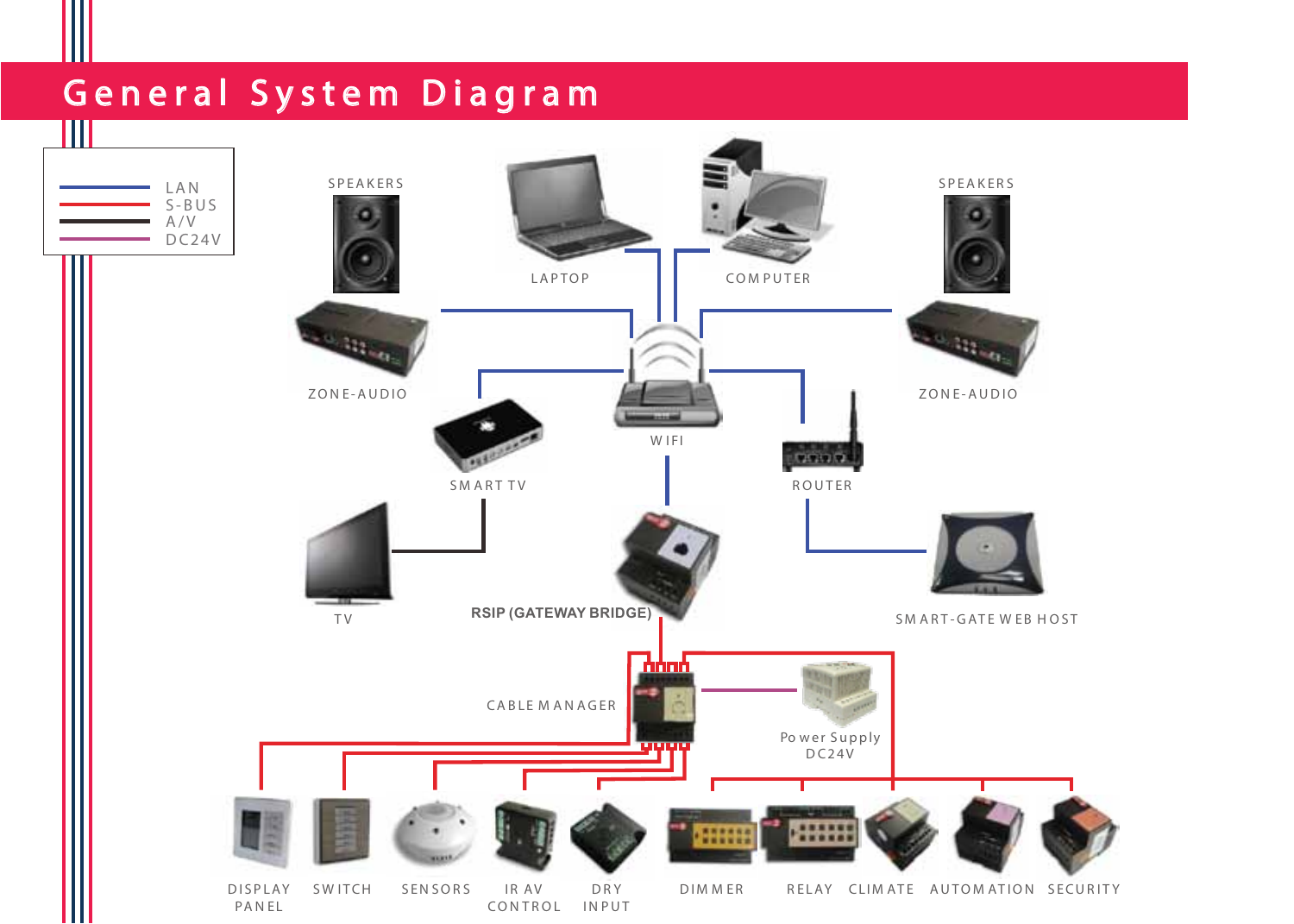# Devices can be used for Smart Home



#### REMOTE CONTROL IPHONE & IPAD

#### ANDROID SCREEN

**Cann** 

**TOUCH SCREEN**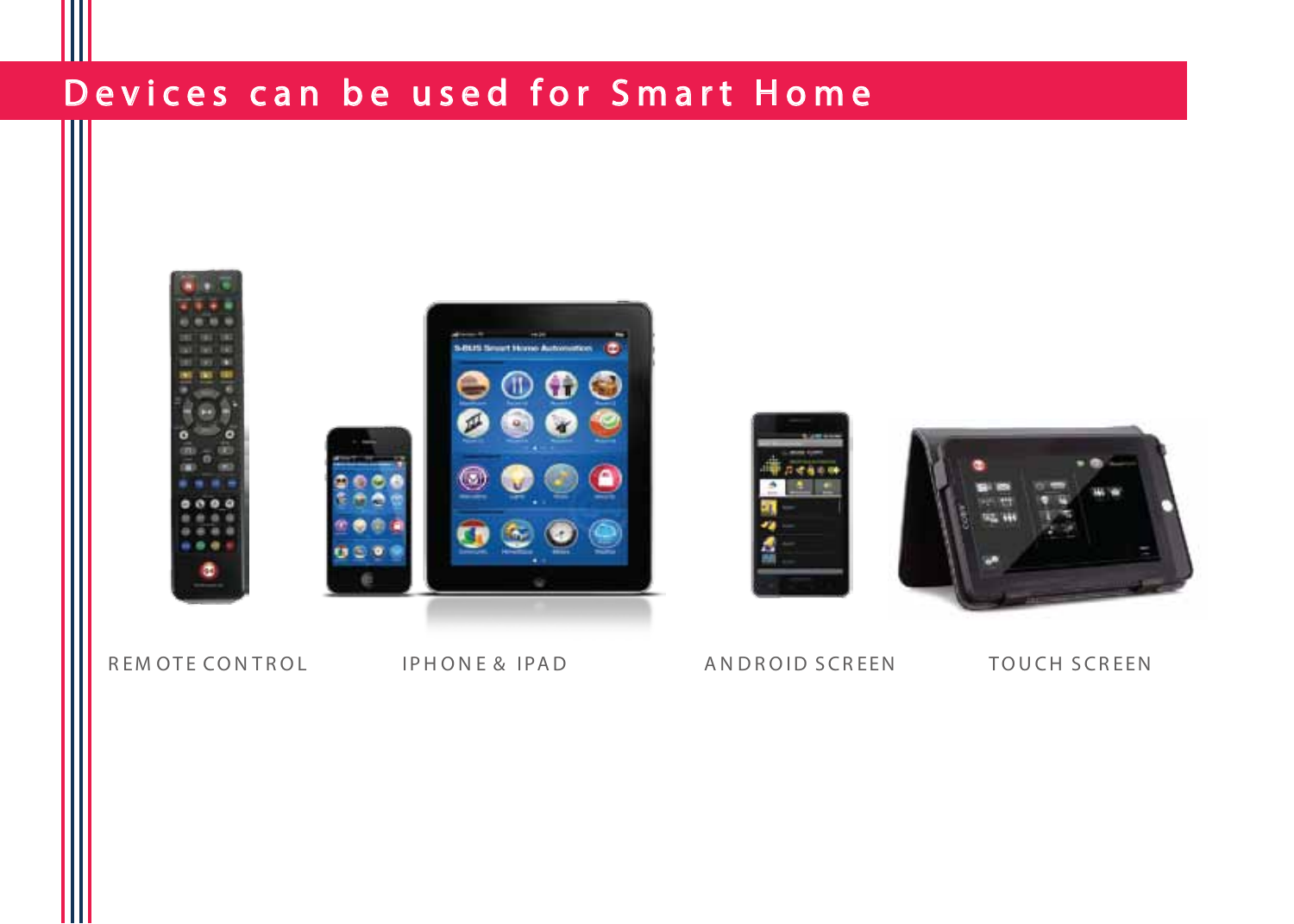# Home Automation (SMART HOME)

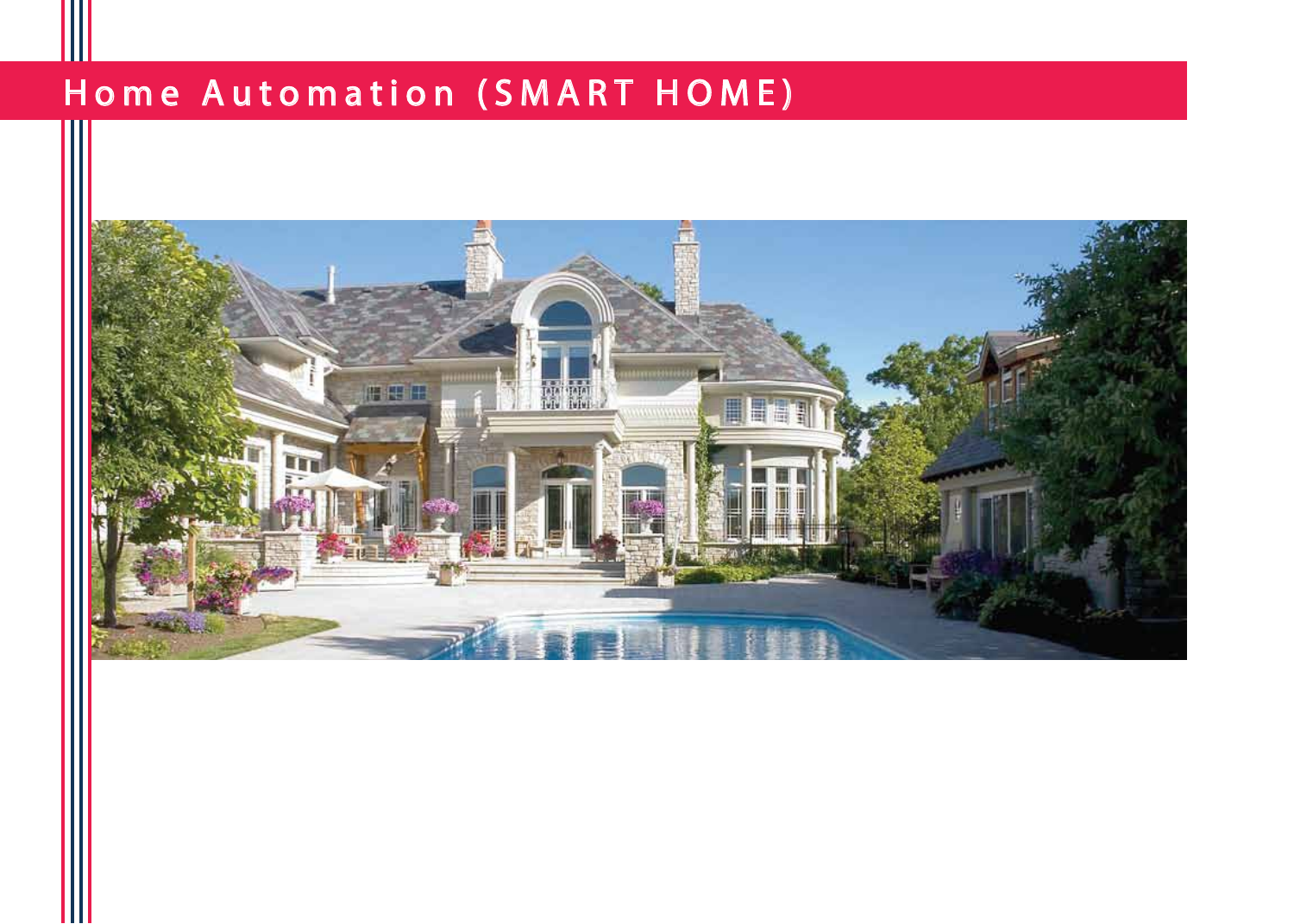#### SMART BEDROOM

1- Mood Lighting & Dimming 2- Universal Touch remote 3- Home Theater & Gaming Link 4- LED Floor Tiles 5- Controlled Power Curtains 6- Floor Heaters 7- Ceiling Speakers 8- Smart switch 9- Air Conditioning Control 10- 9 in 1 Sensor

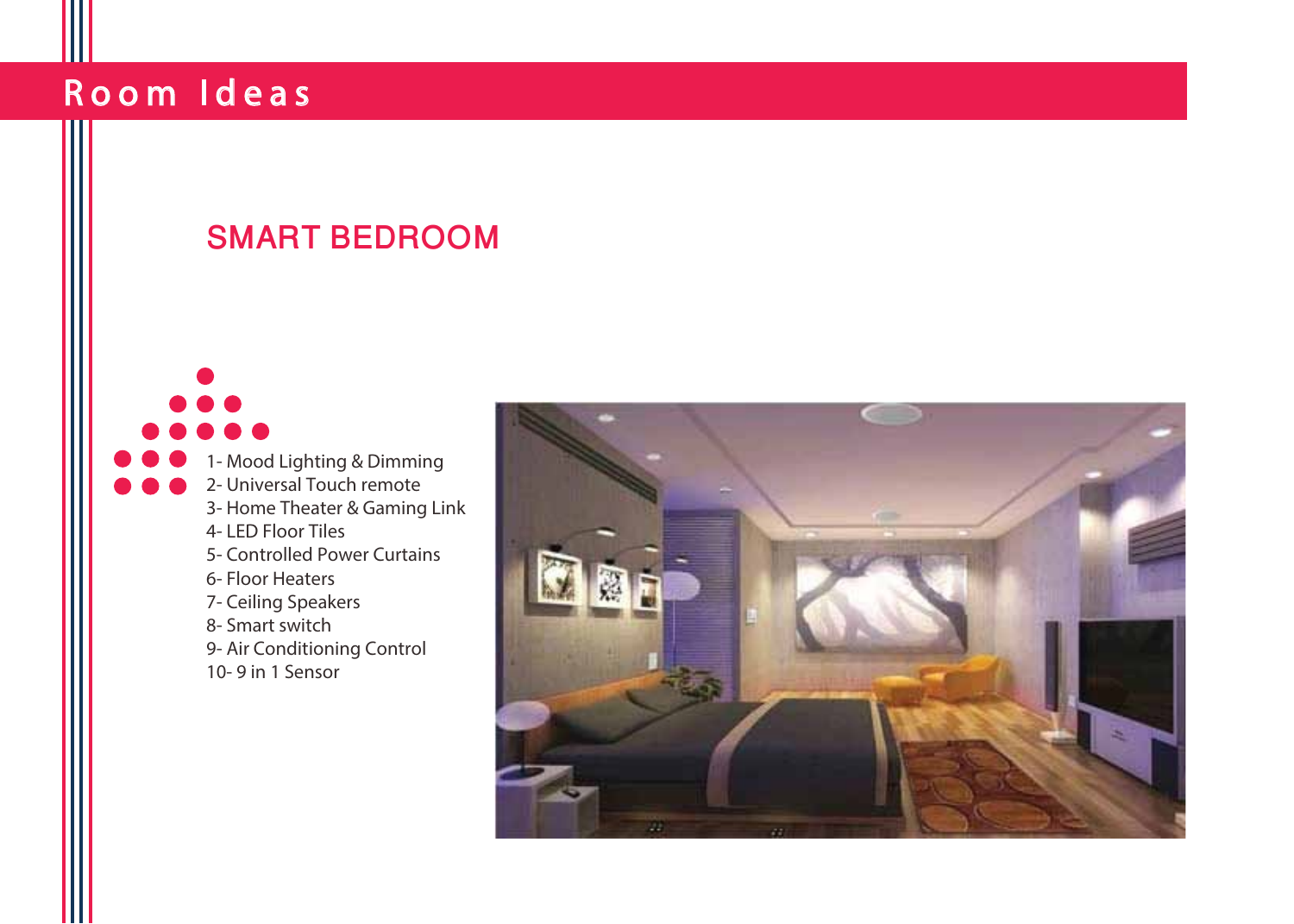#### SMART BATHROOM

1- Heated Floors 2- Smart Wireless Touch screen 3- Mood Lighting and Dimming 4- Auto Soap Dispenser 5- Smell Control & Smart Toilet Seat 6- Jacuzzi Control 7- Healthy Temp Control 8- Enchanted Battery candles 9- Controlled Water Heaters 10- Bath TV & Music

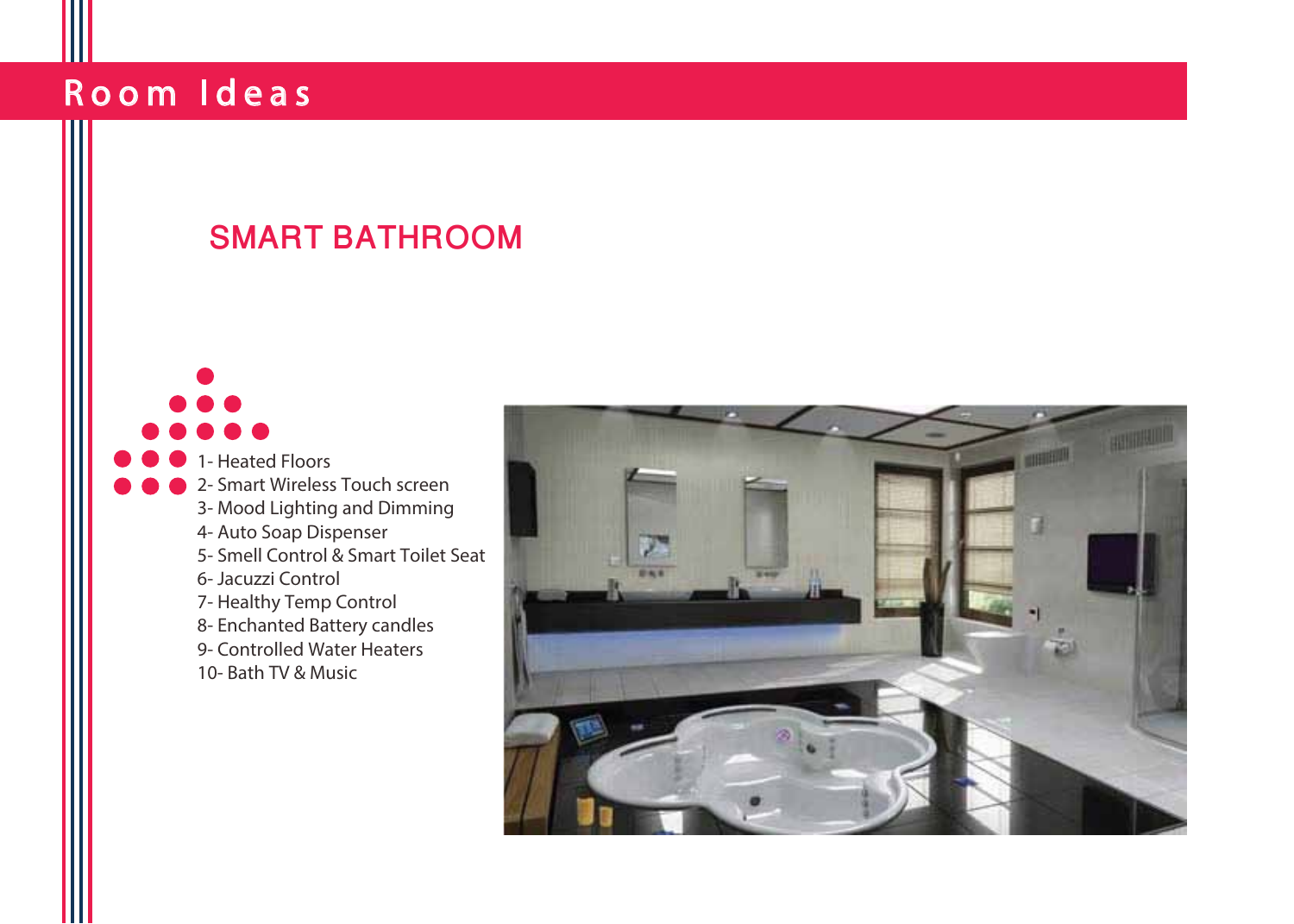#### SMART KITCHEN

1- Smart Kitchen Appliances 2- Flip Top TV & Intercom 3- CCTV Camera Monitoring 4- Phone & Data WIFI 5- LED Mood Lighting 6- Controlled Power Curtains 7- 9 in 1 Sensor / Safety 8- Gadgets & Accessories 9- Air Conditioning Control 10-Smart DDP Switch 11- Smart Touch Screen Panel

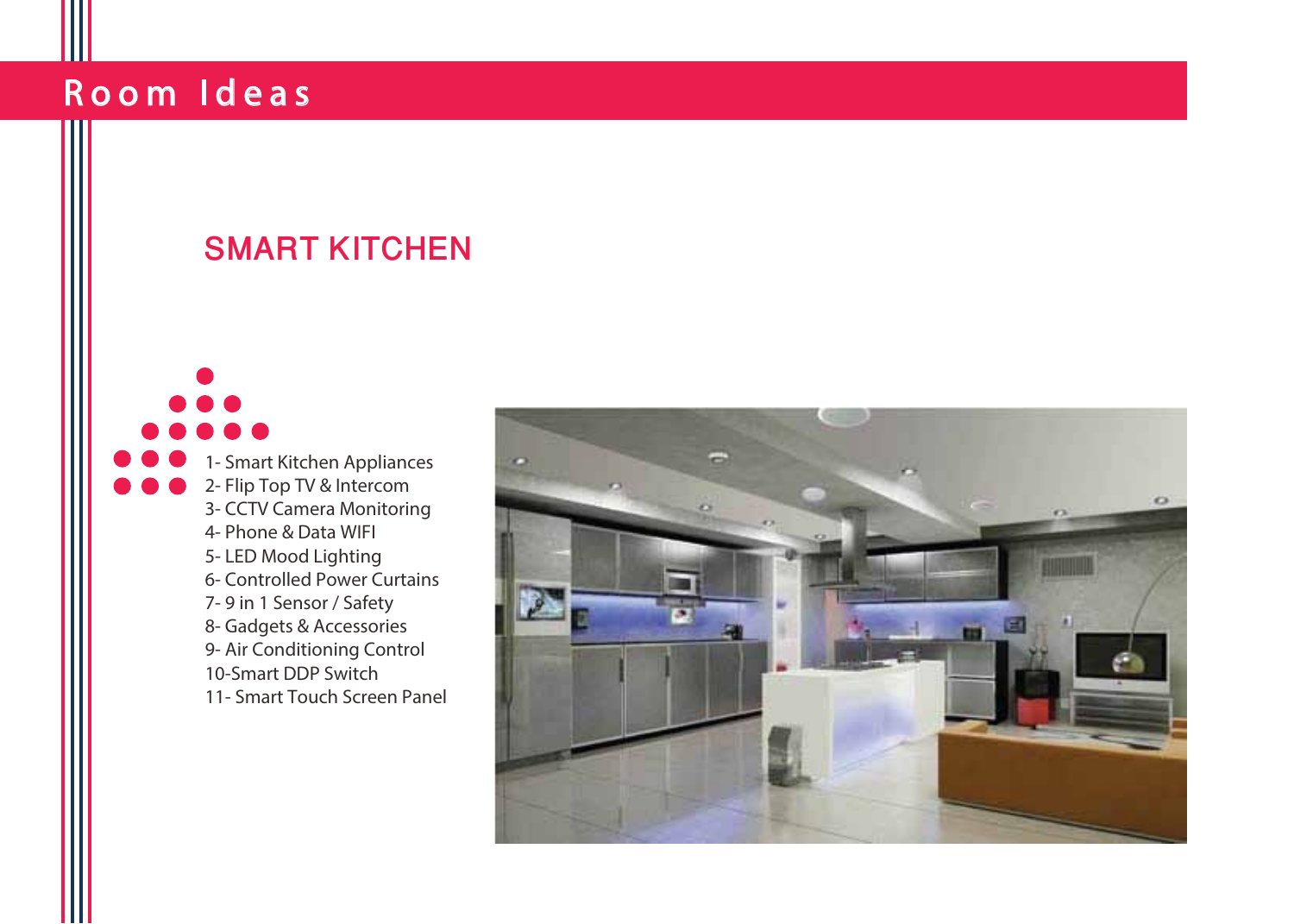### SMART LIVING ROOM

1- Designer Mood HD TV 2- Scene Lighting and Dimming 3- IR Network & Presence sensors 4- Phone & Data WIFI 5- Surround Music 6- Smart DDP Switch 7- Motorized Projector Lift 8- Motorized Projection Screen 9- DDP Projector 10- Wireless Table top Touch Screen 11- Media Streaming Set Top Box & Decoders 12- Air Conditioning Control 13- Universal Remotes

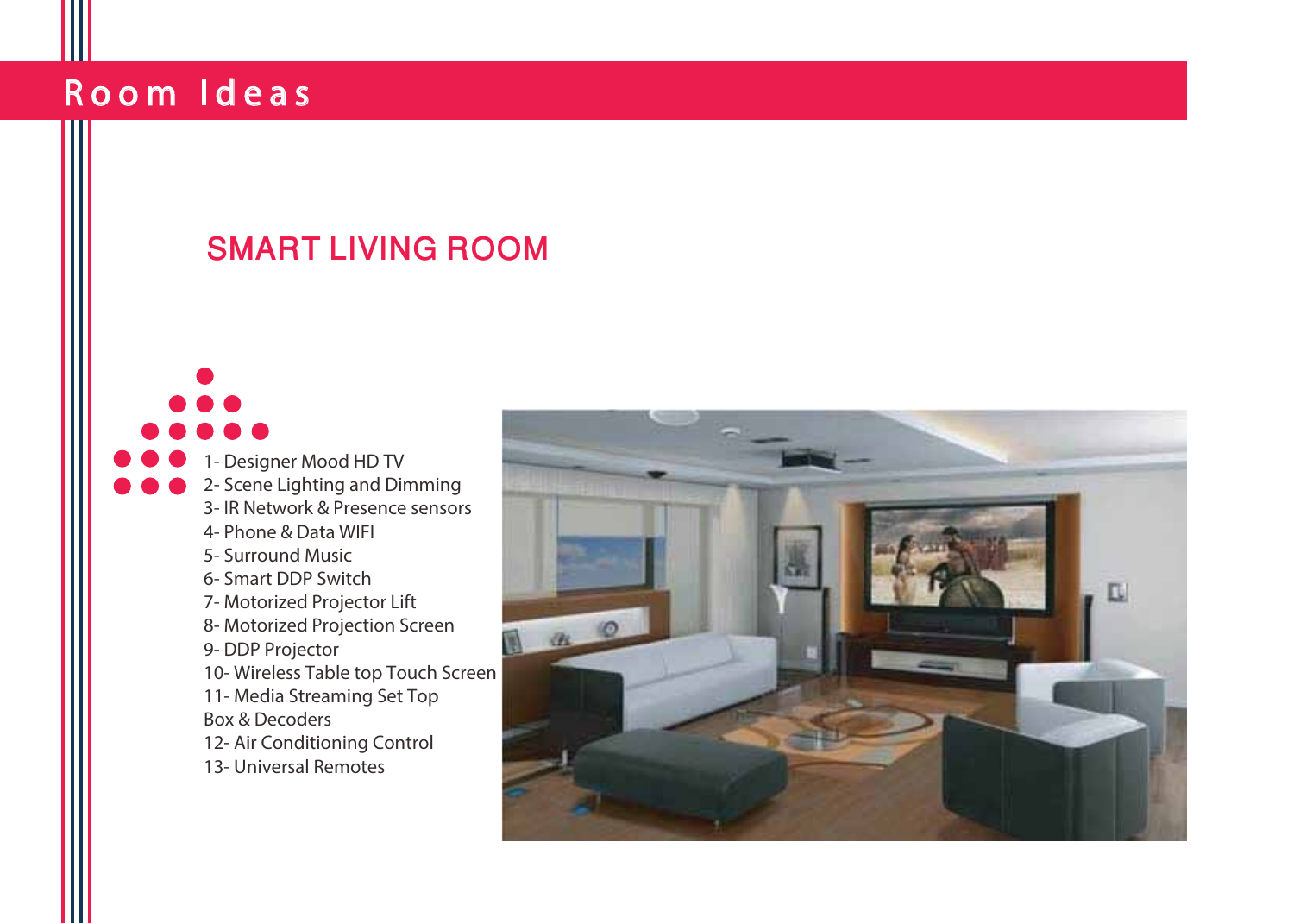### SMART DINING ROOM

1- Motorized Art TV & Plasma Lift 2- Controlled Power Curtains 3- Background Ambiance Music 4- Universal Remote 5- 9 in 1 Sensors 6- LED Tiles & Mood Lights 7-Smart HVAC & Temperature 8- Battery Candles 9- DLP panel 10- Smart Touch Screen 11- Emergency Spot Light

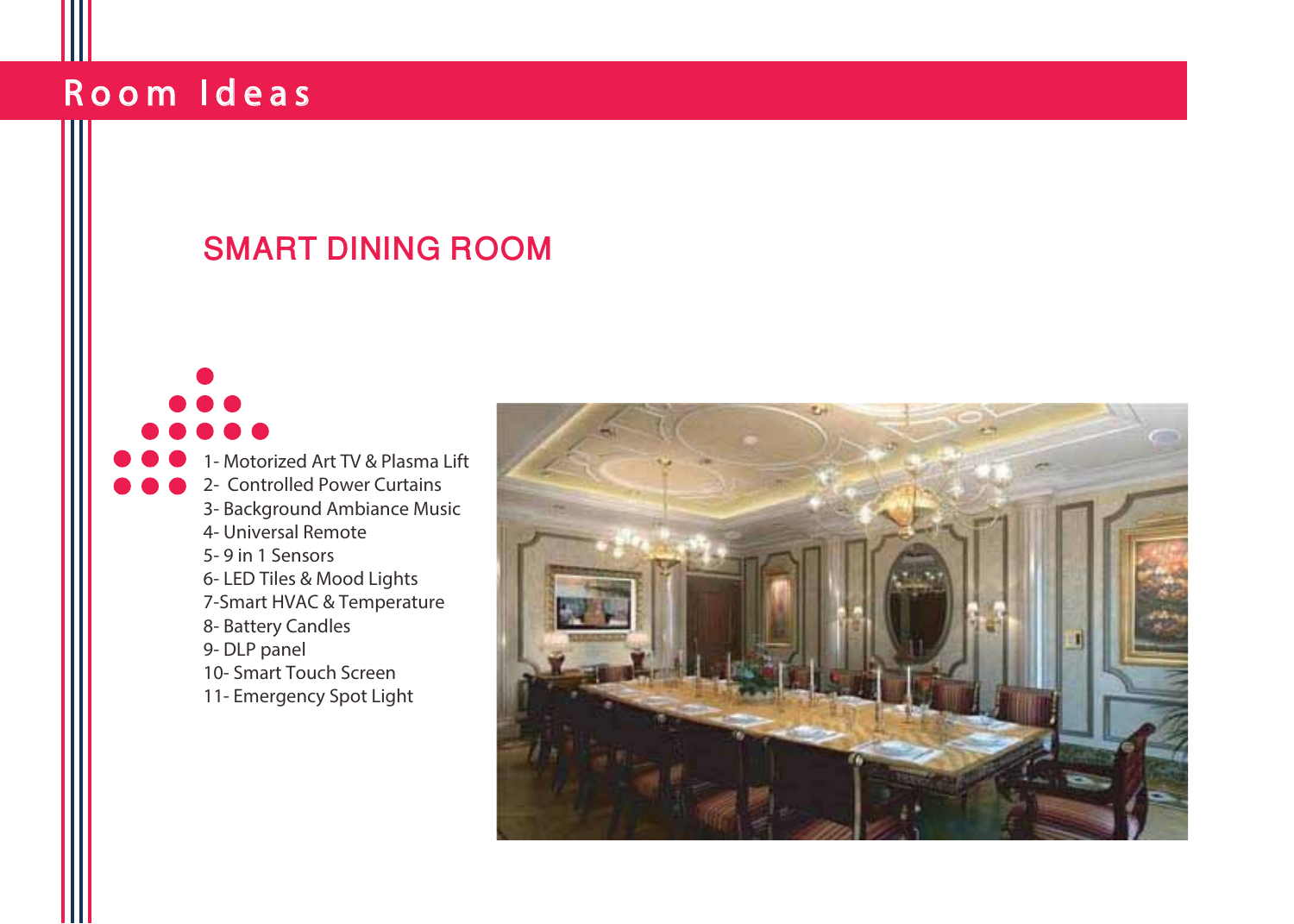## 1- High End Art Speakers & Subwoofers 2- Star & FO Lighting 3- CCTV Camera 4- Scene Lighting and Dimming 5- Colored LED Lighting & Wall Washers 6- Motorized Projector Lifts 7- Fixed & Motorized Cinema Screen 8- High Quality DLP Projectors 9- Handheld and fixed touch screen 10- AV Player & Receivers 11- Digital Storage Media / Films. SMART CINEMA HALL

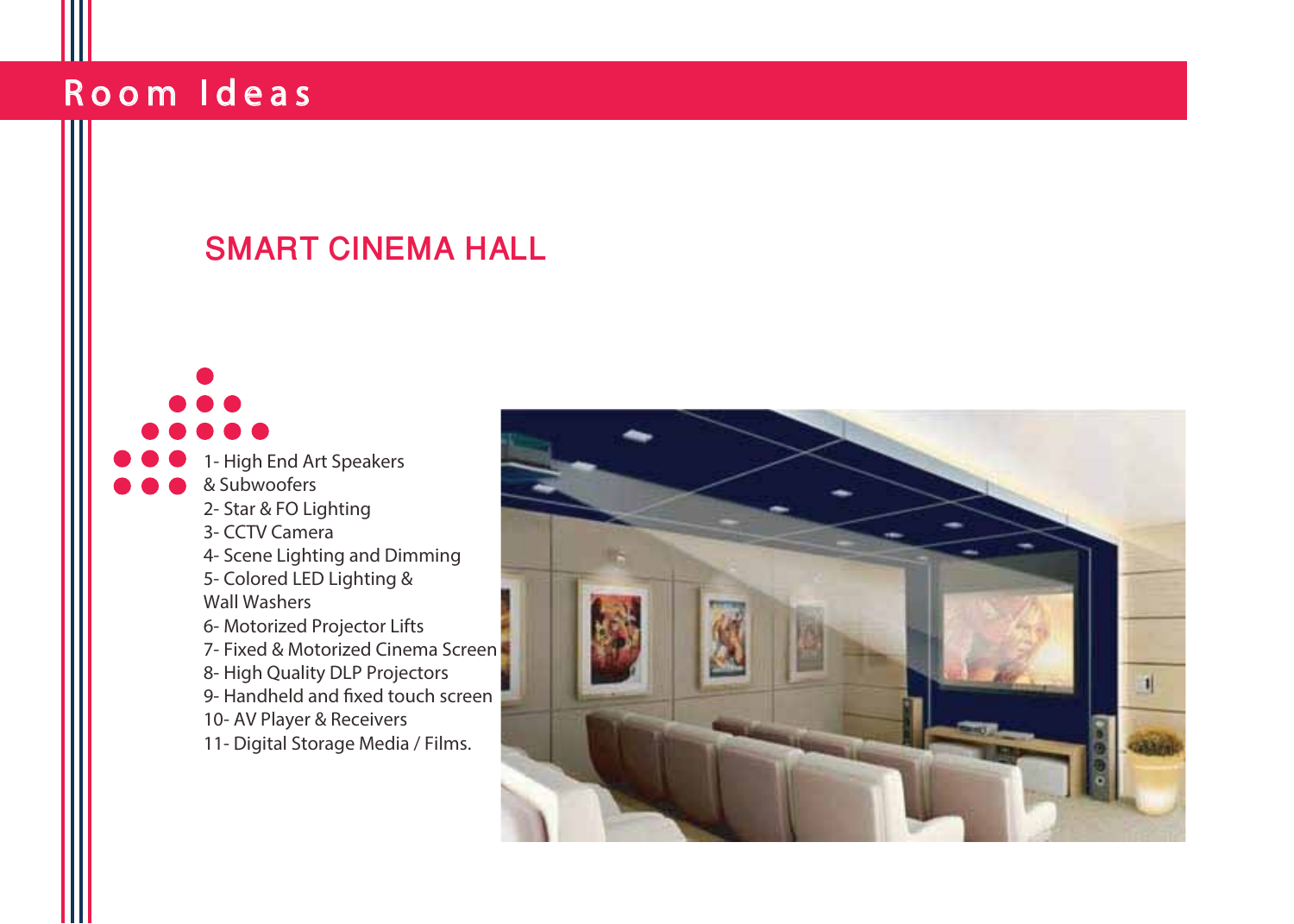# SMART OUTDOOR 1- CCTV Camera 2- Pool Guard Alarm 3- Resound Garden Speakers 4- LED Globe Solar floating Lights 5- Robot Grass Mower 6- Pool Water Temperature Control 7- Microwave active Fence Control 8- Underwater LED Lighting 9- Fountains Control 10- Siren and Flasher Alarm / Alerter

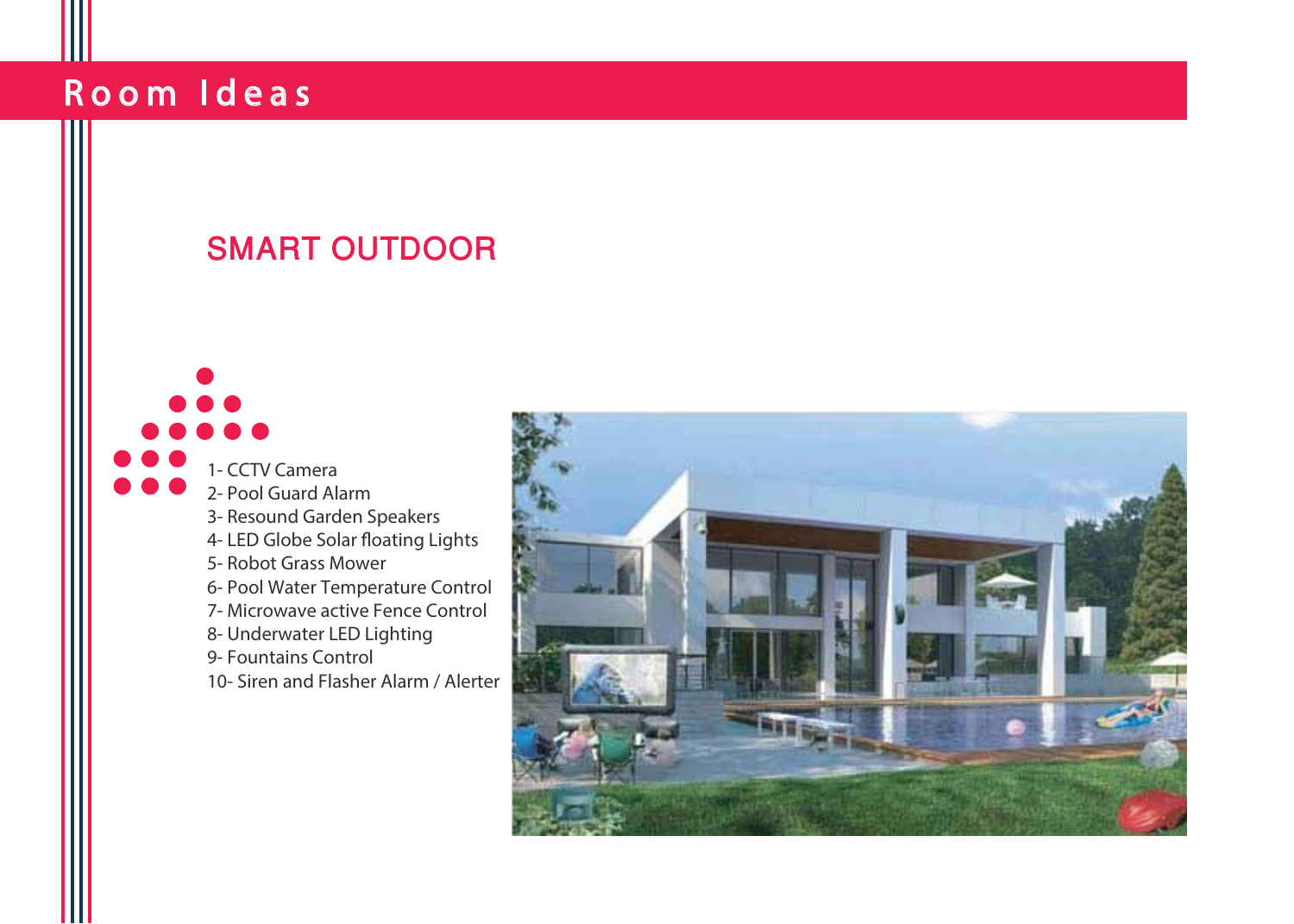## SMART HOTEL ROOM

1- Bedside Smart-Hotel DLP 2- Mood Lighting & Dimming 3- Media Streamer Color Screen 4- Phone with Message Waiting 5- Intelligent Door Bell & Access Reader 6- LED Floor Tiles 7- Mirror Defogger 8- Cool Panel PC with WIFI 9- Video on Demand 10- Hotel Smart 5 in 1 energy saving sensor1 11- Controlled Power Outlets 12- Air Conditioning Control 13- Smart Energy Master Room Card Control 14- Hotel Service & Master Switch 15- Curtain Motor Control

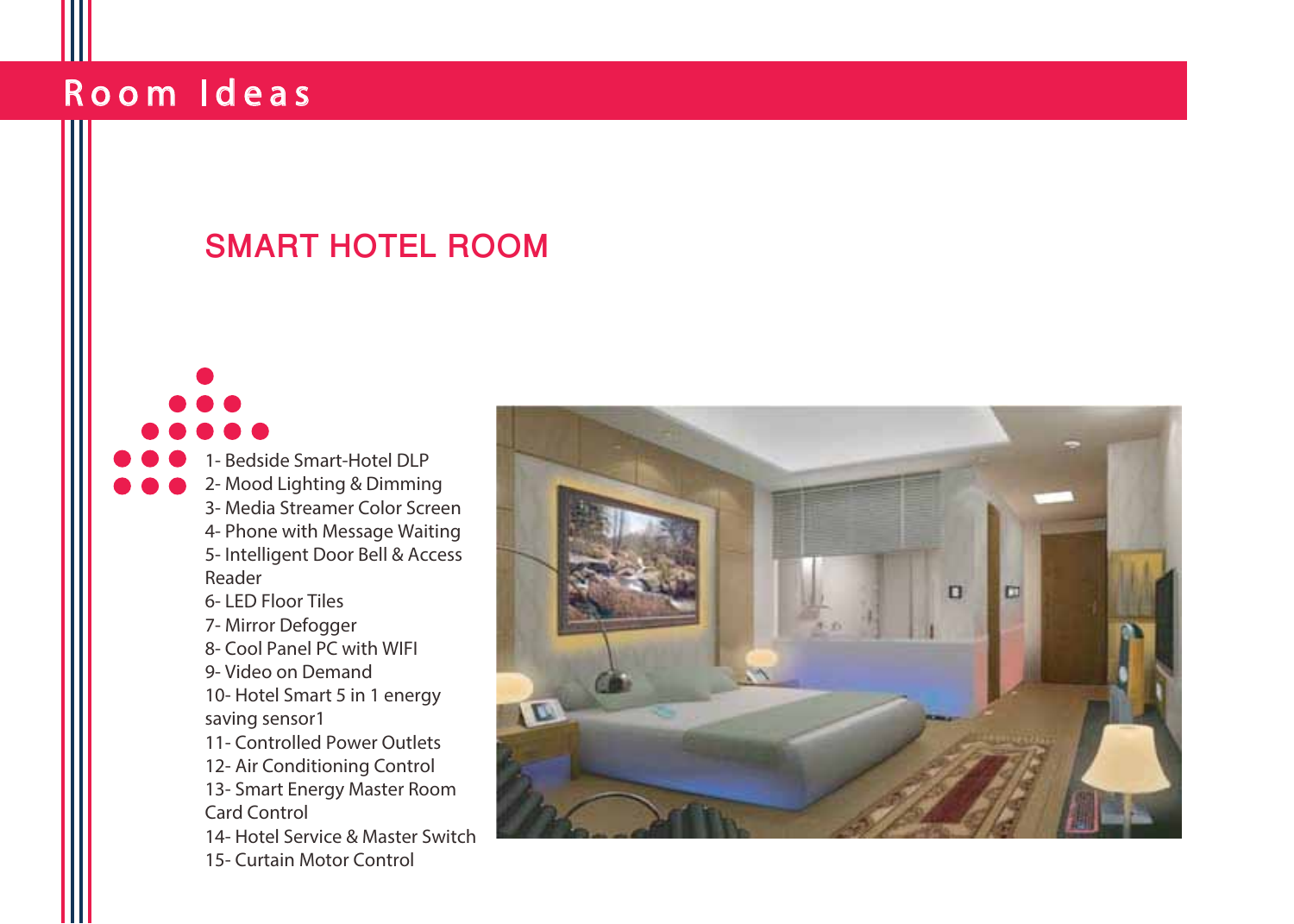#### SMART OFFICE

1- Mood Lighting and Dimming 2- CCTV Camera Monitoring 3- Phone & Data WIFI 4- Background Music

- 
- 5- 9 in 1 Sensor
- 6- Security
- 7- Controlled Power Outlets
- 8- Air Conditioning Control
- 9- Call Monitoring & Logging
- 10- Smart DLP switch
- 11- Door Controlled Access Entry

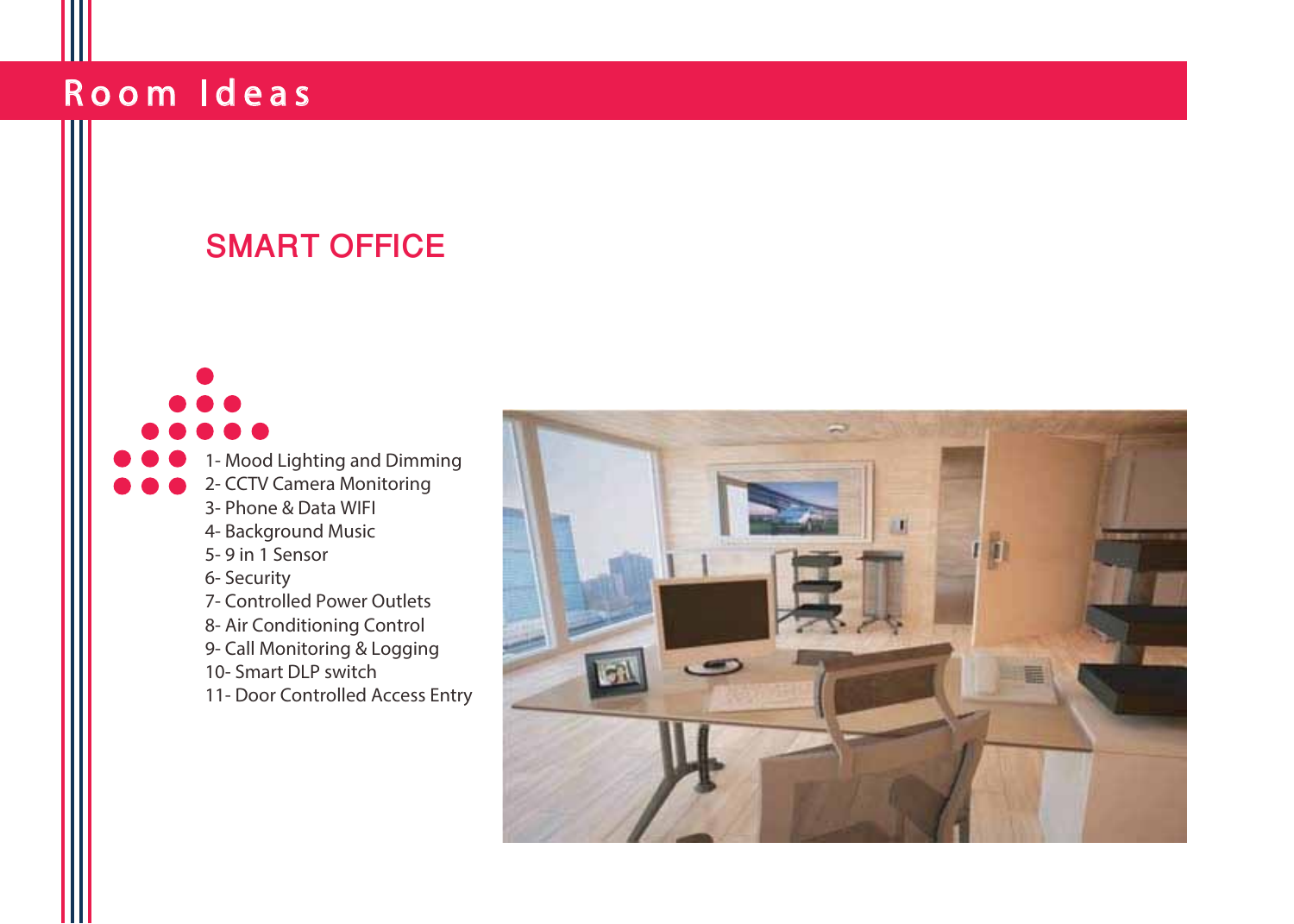#### SMART ENTY

1- Fence Peremiter Security 2- CCTV Wild Wight Vision 3- Microwave & PIR 4- Magnitic Drive Way Sensor 5- Gate Motor Control 6- Video Door Station 7- LED Drive way 8- Building Lighting & Mood Control 9- DMX Color Control 10- Fountains control & Musical Fountain 11- Music 12- Key less Entry

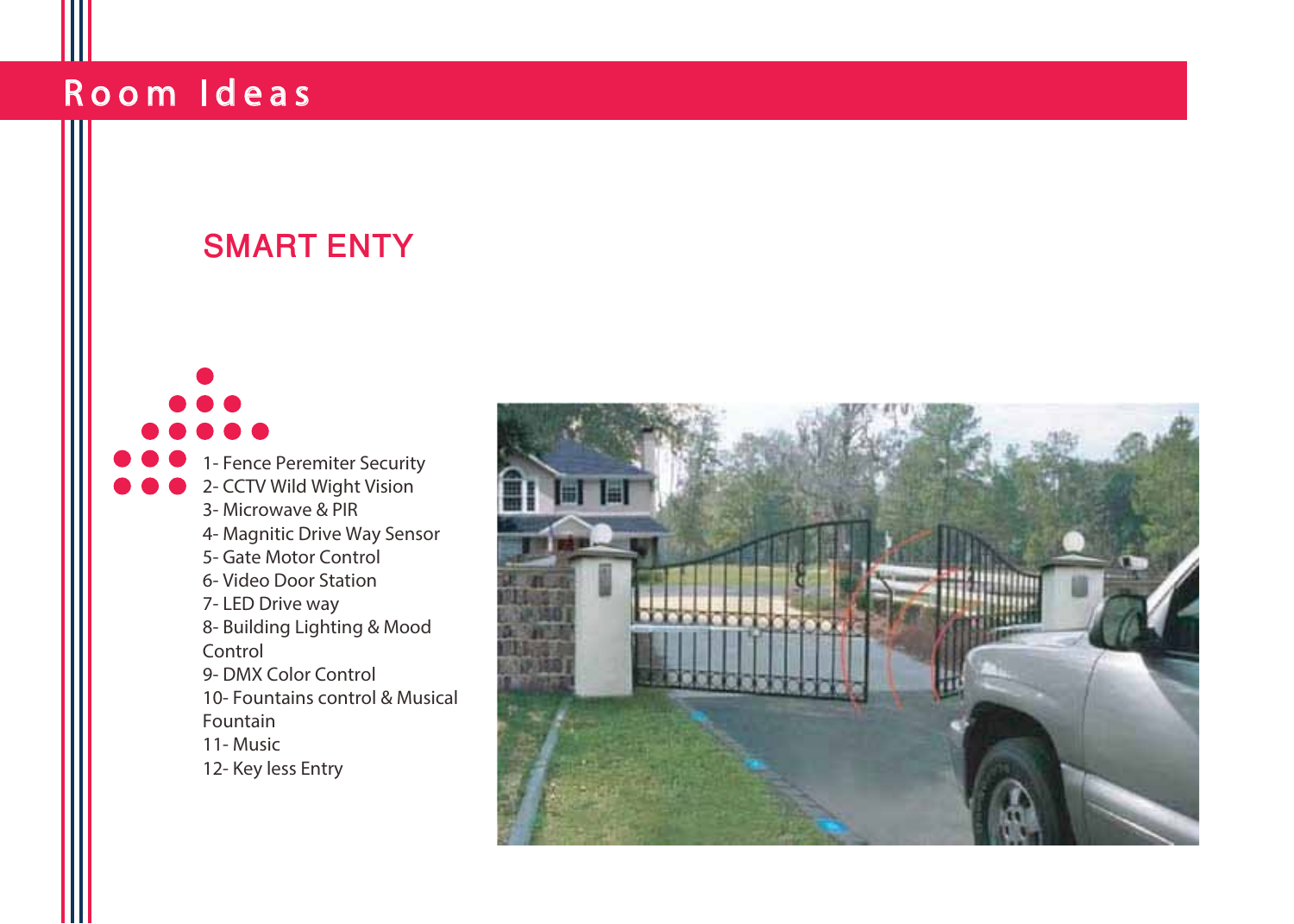### CONCEPTS AND APPLICATIONS:

- **Smart-School**
- $\bullet$  Smart-Office
- Smart-Industry
- Smart-Building
- Smart-Prayers Hall
- Smart-Hospital
- Smart-City
- Smart-Mall
- Smart-Hotel
- Smart-Museum
- Smart-Stadium
- Smart-Show
- Smart-Restaurant
- Smart-Boat
- Smart-Bank
- Smart-Showroom
- Smart-Airport
- Smart-Supermarket
- Smart-Shop
- Smart-signboard
- Smart-TV Studio
- Smart-Salon
- Smart-SPA
- Smart-Club
- Smart-Marina
- Smart-Library
- Smart-Race Arena
- Smart-Parking
- Smart-Park
- Smart-Concert
- Musical-Fountains
- Dynamic-Showcases



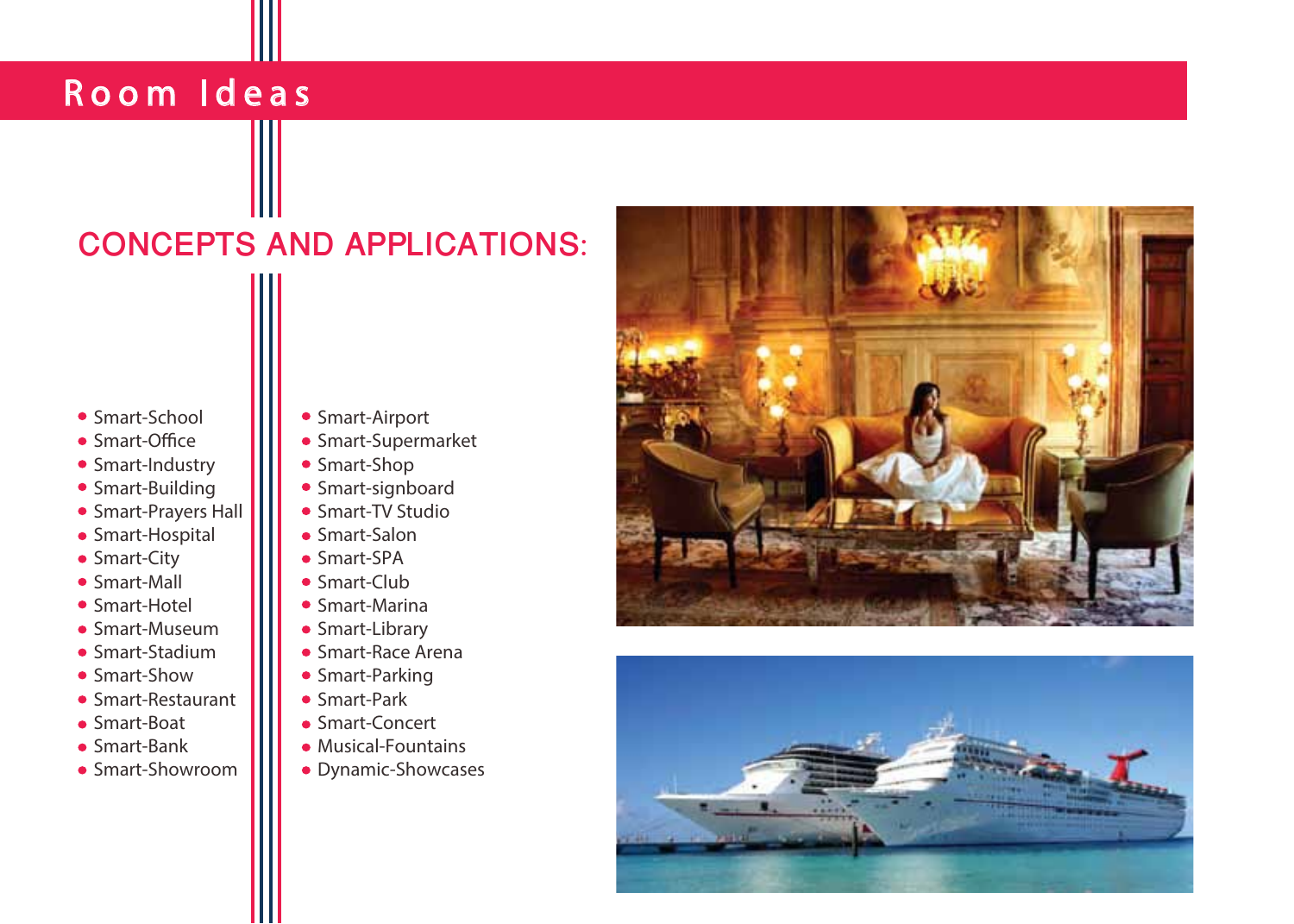



Simple Connect... Simple Life